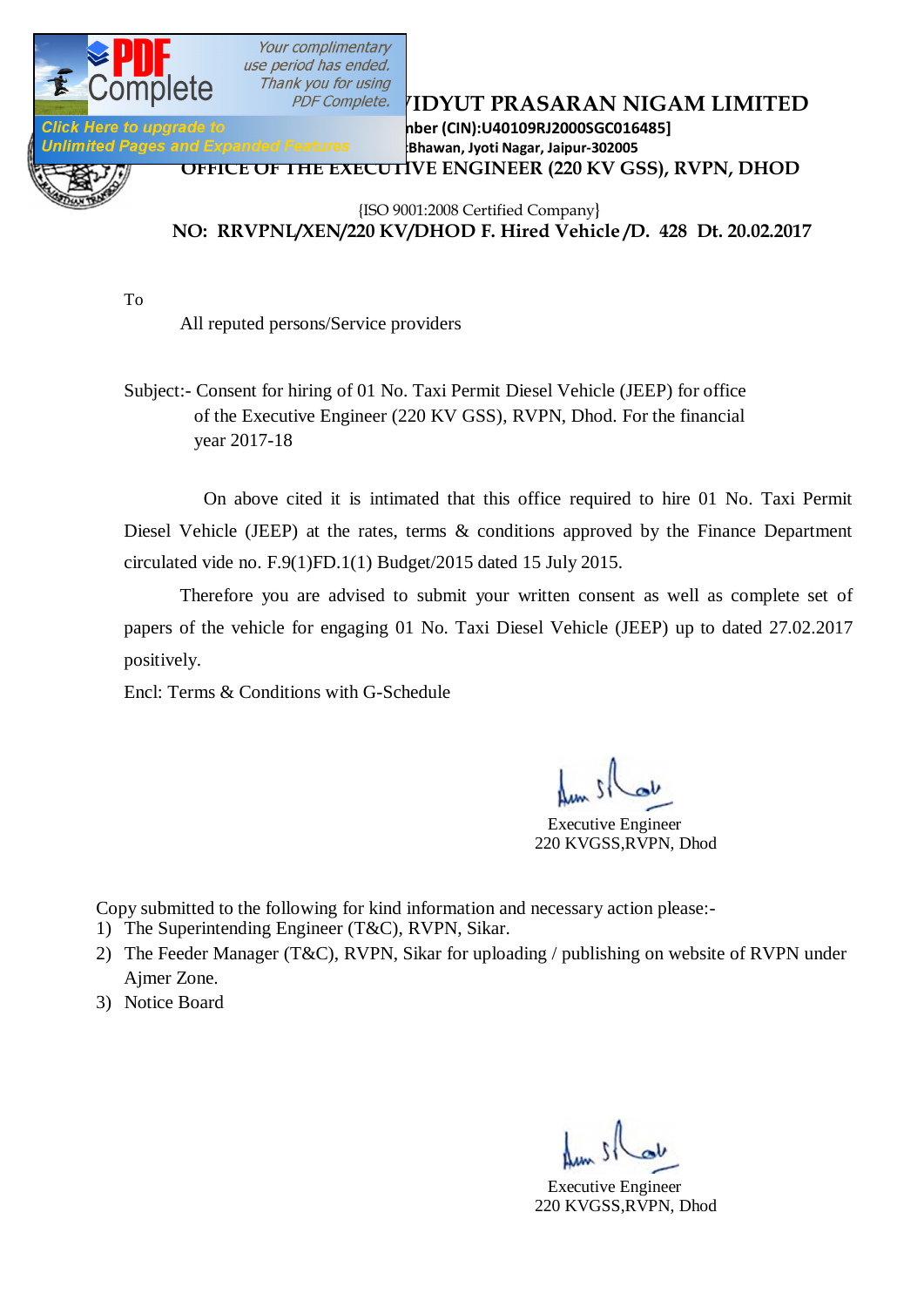

Your complimentary use period has ended. Thank you for using **PDF Complete.** 

## **Unlimited Pages and Expanded Features MATHED YUT PRASARAN NIGAM LIMITED**



 **[Corporate Identity Number (CIN):U40109RJ2000SGC016485] Regd. Office: VidyutBhawan, Jyoti Nagar, Jaipur-302005 OFFICE OF THE EXECUTIVE ENGINEER (220 KV GSS), RVPN, DHOD** E-mail [xen.220.dhod@rvpn.co.in](mailto:xen.220.dhod@rvpn.co.in) {ISO 9001:2008 Certified Company}

## **G-Schedule**

Works: Hiring of 01 No. Taxi Permit Diesel Vehicle (Jeep) for inspection/supervision/maintaining Uninterrupted power supply at various GSSs under jurisdiction of Executive Engineer ( 220 KV GSS ), RVPN, Dhod Division .

| Sr.<br>No. | <b>Description of Work</b>                                                                                                                                                                         | Rate & Amount                                                                                                                  |  |  |
|------------|----------------------------------------------------------------------------------------------------------------------------------------------------------------------------------------------------|--------------------------------------------------------------------------------------------------------------------------------|--|--|
|            | One no. Hiring of Taxi permit Diesel<br>vehicle (Jeep) with at least<br>1800 CC Capacity with Driver & Repair<br>$\&$ maintenance $\&$ Diesel, the vehicle<br>should not be more than 5 Years old. | Rs. 20000/- per month (service tax<br>extra if applicable) for 1500 KMs<br>for offices having jurisdiction of one<br>district. |  |  |

Terms & Conditions:-

- 1.) The salary of the vehicle driver will be paid by the owner of the vehicle. (if the vehicle is not driven by the owner himself  $\&$  the driver is engaged).
- 2.) All types of the liabilities of the vehicle will be borne by the contractor / vehicle owner e.g. taxi permit, insurance, fitness, registration & Pollution certificates etc.

3.) The rates / prices are firm inclusive of all taxes, duties. R&M charges of vehicle contribution

to CPF/ EPF ESI & other liabilities except service Tax which will be paid extra by the NIGAM if applicable on production of document.

- 4.) Income Tax & Other taxes will be deducted at source by the NIGAM.
- 5.) In case of night halt at the place other than that of headquarter, a sum of Rs. 200/- per night shall be paid for the driver.
- 6.) If any charges of Toll Tax, will be borne by the NIGAM.

Executive Engineer 220 KVGSS,RVPN, Dhod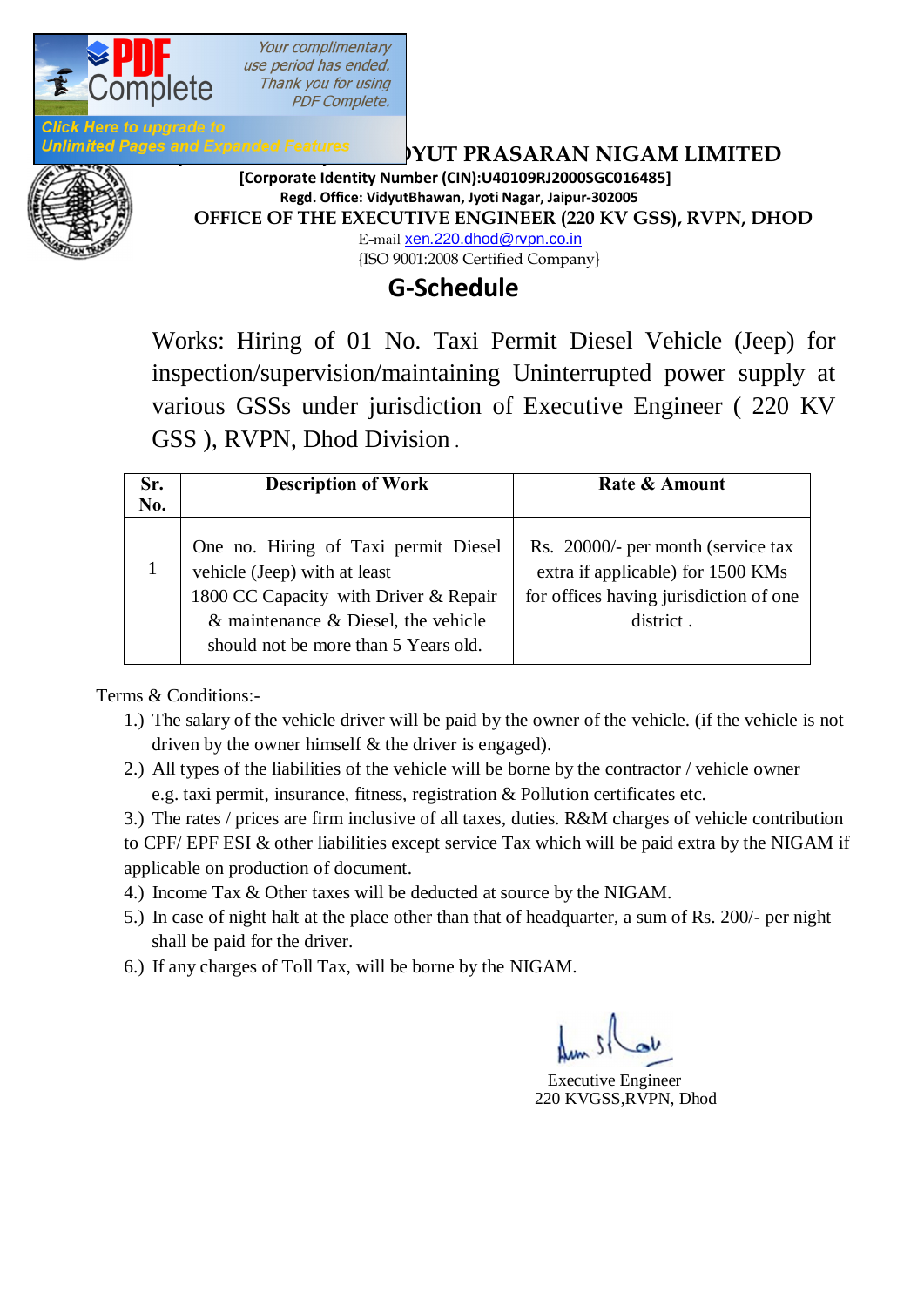## **GOVERNMENT OF RAJASTHAN FINANCE DEPARTMENT** (Budget Division)

No. F.9 (1)FD.1(1) Budget/2015

Jaipur, dated :  $15$  July,  $2015$ 

#### **CIRCULAR**

In supersession of all earlier Circulars regulating hiring of vehicles (Cars and Jeeps only), the following guidelines are hereby issued for hiring of vehicles as per the rule 32 of Rajasthan Transparency Public Procurement Rules 2013 and item no. 42 of S.O. 135 dated 04.09.2013:-

Heads of departments and Heads of offices can hire vehicles at their level with  $1.$ the specific permission of Finance Department. The number of vehicles that can be hired shall be as approved by the Finance Department on annual basis, or approved for a shorter period of less than one year. Appropriate budget provision must exist for this purpose.

Hiring of a vehicle shall be allowed on the basis of functional and operational  $\mathcal{P}$ jurisdiction of that particular department and / or that particular office. There shall be four categories of maximum ceiling of expenditure and mileage for hiring of a vehicle. Category of maximum ceiling shall be decided by Finance Department in respect of each department and office, while according permission for hiring of a vehicle. The categories would be as follows :-

- Rs.20000/- per month (service tax extra if applicable) for 1500 Kms, for  $(i)$ offices having a city (municipal limits of a town) as their jurisdiction;
- The maximum ceiling of Rs.23625/- per month (service tax extra if  $(ii)$ applicable) for 2000 Kms for offices having a district as their jurisdiction.
- (iii) The maximum ceiling of Rs.25075/- per month (service tax extra if applicable) for 2200 Kms for offices having jurisdiction of more than one district but less than the whole state.
- (iv) The maximum ceiling of Rs.27250/- per month (service tax extra if applicable) for 2500 Kms for official use in respect of those offices whose functional and operational jurisdiction is spreading over the entire State.

However, the taxi vehicles hired under the above categories, plys less than the 3. maximum ceiling of 1500 Kms, 2000 Kms, 2200 Kms and 2500 Kms respectively then the monthly payment shall be made as below:-

For first 1500 Kms or less  $-$  Rs.20000/- per month (service tax extra if  $(i)$ applicable).

For additional running of vehicle (more than  $1500$  Kms) - @ Rs.7.25 per Km.  $(ii)$ KIPP RUJES ZULS.DOC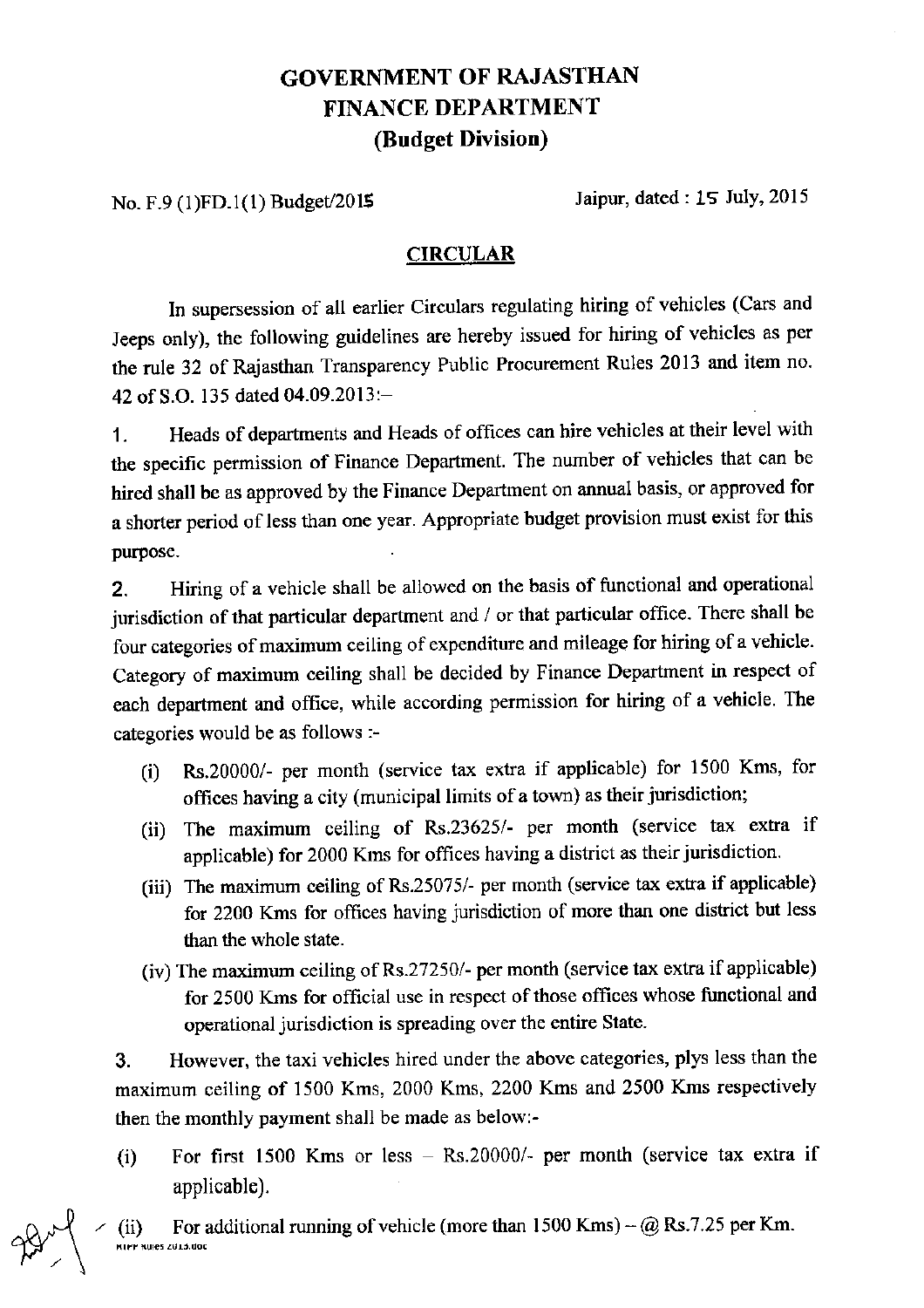If in an office, a vehicle is required on as and when basis, it may be hired with  $4.$ due permission of Finance Department. The maximum ceiling of expenditure in a month would be Rs.10000/- per month.

In case, a vehicle is required to ply more than the above prescribed ceiling of 5. Kms, the concerned Administrative Department shall be competent to regularise upto 300 Kms per month and 1500 Kms in a financial year in excess of the prescribed ceiling,  $\omega$  Rs.7.25/- per Km. In case of a vehicle required to ply more than the limit in competence of an Administrative Department, it shall be referred to Finance Department for regularisation. However, the charges shall not be more than Rs.7.25/per Km.

Taxi vehicles can be hired without resorting to bidding process on the 6. recommendation of a procurement committee constituted as per rule 3 of Rajasthan Transparency Public Procurement Rules 2013.

However, the procurement committee may consider to obtain quotations from an individual, firm, travel agency having vehicles registered as taxi. The vehicle should not be more than 6 years old, the committee should try to have comparatively a new model. In case the vehicle is more than 6 year old and the condition of the vehicle is satisfactory, a relaxation of not more than 2 years (i.e. the vehicle should not be more than 8 years old) can be given by the Administrative Department.

Performance Security on the basis of annual expenditure on hiring of vehicles  $7<sub>1</sub>$ as provided in Rajasthan Transparency in Public Procurement Rules, 2013 shall be taken from the individual/contractor/firm.

All taxes except toll tax shall be borne by the individual/contractor/firm. 8. Reimbursement of toll tax paid by the individual/contractor/firm shall be made on production of receipt of payment of toll tax.

All legal deductions (if applicable), such as income tax (TDS) shall be made as 9. per law/rules applicable at the time of payment.

The hired vehicles can be used anywhere in the State. In case of night halt at  $10.$ the place other than that of headquarter, a sum of Rs.200/-per night shall be paid for the driver.

As per Order No.F.4 (6) State Motor Garage/2010 dated 28<sup>th</sup> September, 2010  $11.$ of State Motor Garage Department (and amended time to time) deductions shall be made from the salary of the officers using such hired vehicles.

These rates/conditions shall be applicable from 01.08.2015. The existing  $12.$ contracts for hiring of vehicles, which have been entered into prior to issue of this Circular having the price escalation condition can also implement these rates from 01.08.2015.

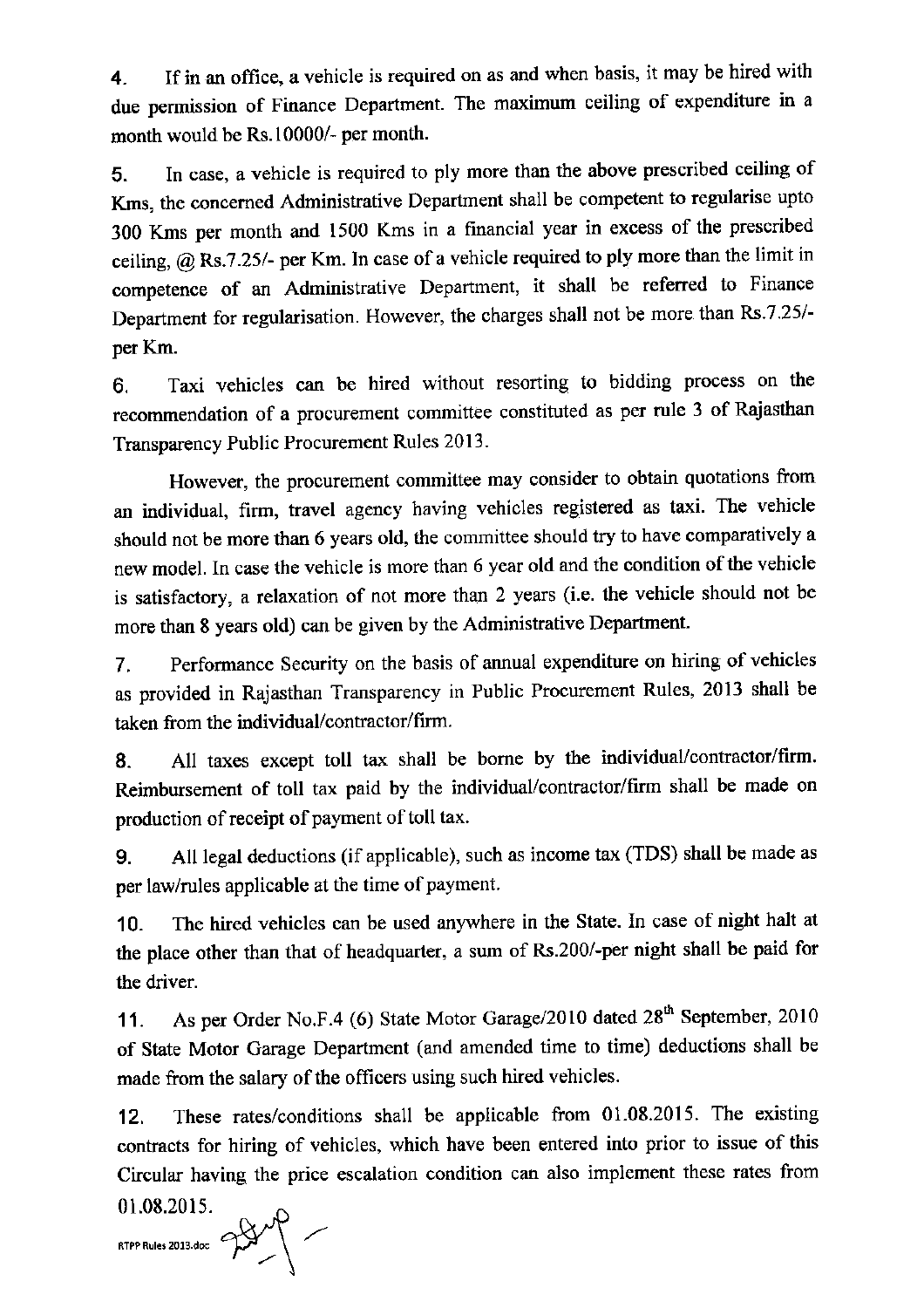An "Agreement" needs to be signed between the procuring entity and taxi  $13.$ vehicle provider.

A format of log sheet to be maintained for hired taxi vehicle is enclosed.  $14.$ 

Above guidelines shall also be applicable to Government Companies, Boards, Statutory Corporations, Universities, Local Bodies and Autonomous Bodies receiving financial assistance fully or partly from the State Government.

Encl.: As above.

 $\frac{1}{\sqrt{24}}$ 

### (Siddharth Mahajan) **Special Secretary Finance (Budget)**

Copy forwarded to the following for information and necessary action:-

- Principal Secretary to H.E. the Governor, Rajasthan  $\mathbf{1}$ .
- Secretary to Hon'ble Chief Minister, Rajasthan  $2.$
- Special Assistants/Private Secretaries to all Ministers/State Ministers 3.
- All Additional Chief Secretaries/Principal Secretaries/Secretaries/Special  $\overline{4}$ Secretaries to Government
- Principal Accountant General (Civil Audit/Receipts and Commercial 5. Audit/A&E), Rajasthan
- Private Secretary to Chief Secretary 6.
- All Heads of Departments (including District Collectors)  $7.$
- Chief Executive Officers of all Public Sector Enterprises / Corporations / 8. Companies / Boards / Local Authorities
- **All Treasury Officers** 9.
- 10. Administrative Reforms (Codification) Department, with 7 spare copies
- 11. All Officers on Special Duty/Dy. Secretaries, Finance Department
- 12. System Analyst (Joint Director), Finance (Computer Cell) Department, for uploading the Circular on the website

Copy also forwarded to:

- Secretary, Rajasthan Vidhan Sabha, Jaipur  $1.$
- Registrar General, Rajasthan High Court, Jodhpur/Jaipur  $2.$
- Secretary, Lokayukta, Rajasthan, Jaipur 3.
- Secretary, Rajasthan Public Service Commission, Ajmer 4.
- Secretary, State Election Commission, Rajasthan, Jaipur 5.

(Sharad Menra) Director (Budget)

 $10/2015$